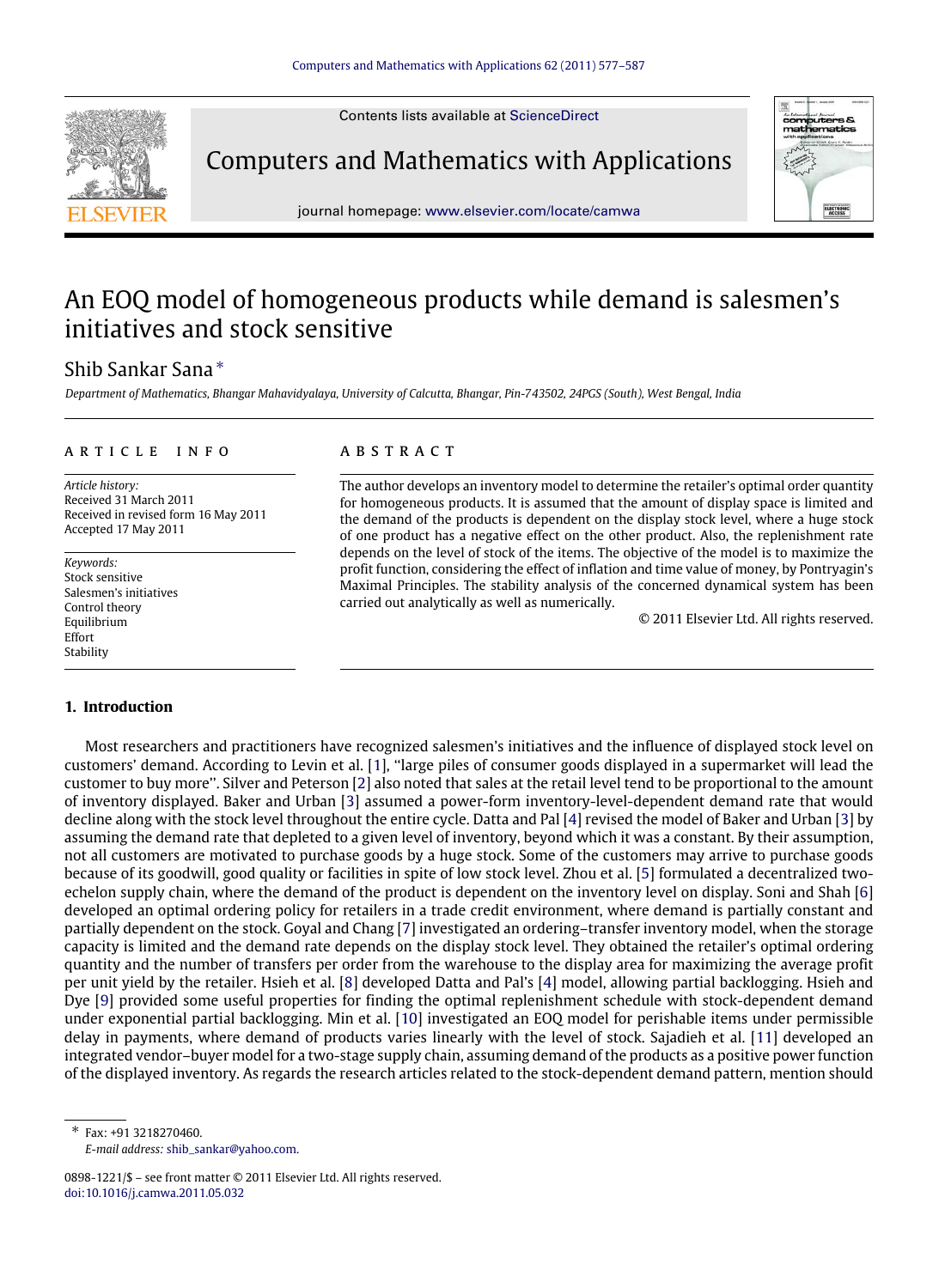be made of the works of Urban [\[12\]](#page-9-11), Pal et al. [\[13\]](#page-9-12), Goh [\[14\]](#page-9-13), Padmanabhan and Vrat [\[15\]](#page-9-14), Sarker et al. [\[16\]](#page-9-15), Datta and Paul [\[17\]](#page-9-16), Balkhi and Benkherouf [\[18\]](#page-9-17), Chang [\[19\]](#page-9-18), Hou and Lin [\[20\]](#page-9-19), Min and Zhou [\[21\]](#page-9-20), Ghosh et al. [\[22\]](#page-9-21), among others.

In recent years, many types of business have been involved in various forms of promotional effort to boost market demand. Goyal and Gunasekaran [\[23\]](#page-9-22) investigated an integrated production–inventory–marketing model for determining the EPQ (economic production quantity) and EOQ (economic order quantity) for raw materials in a multi-stage production system. They incorporated the effect of different marketing policies such as the price per unit product and the advertisement frequency on the demand of a perishable item. Many studies have focused on the effect of promotions on sales using store or market level data [\[24–26\]](#page-9-23). Sun [\[27\]](#page-9-24) made relation of the customers behavior with different types of promotions and identified that promotions had a strong impact on stronger brands. Based on the work of Divakar et al. [\[26\]](#page-9-25), Ramanathan and Muyldermans [\[28\]](#page-9-26) applied structural equation modeling to investigate the impact of promotions and other factors on the sales of soft drinks. Sana and Chaudhuri [\[29\]](#page-9-27) investigated an inventory model for stock with advertising sensitive demand. Sana [\[30\]](#page-9-28) developed an interesting multi-item EOQ model for deteriorated and ameliorating items when the time varying demand is influenced by enterprises' initiatives like advertising media and salesmen' effort.

The monetary situation in each countries has changed to such an extent due to large scale inflation, and consequent sharp declines in the purchasing power of money. So, it has not been possible to ignore the effects of inflation and time value of money. Buzacott [\[31\]](#page-9-29) was the first in this direction who derived expressions for the optimal order quantity, considering inflation and time value of money. In this direction, the works of Biermann and Thomas [\[32\]](#page-9-30), Brahmbatt [\[33\]](#page-9-31), Datta and Pal [\[34\]](#page-9-32), Bose et al. [\[35\]](#page-9-33), Chung et al. [\[36\]](#page-10-0), Chen [\[37\]](#page-10-1), Chung and Lin [\[38\]](#page-10-2) are worth mentioning, among others.

In this paper, a dynamical system of differential equation of two types of homogeneous products has been considered when the demand rate of each product depends on the salesmen' initiatives and level of stock of the products. The replenishment rates of the products are also dependent on the on-hand inventory. The huge stock of one product decreases the demand of the another product. The stability analysis of the system has been done. Finally, a profit function incorporating inventory cost, selling price, cost of effort has been optimized by Pontryagin's Maximal Principles.

#### **2. Notation**

The following notation are considered to develop the model:

*Notation*:

- *X*(*t*) on-hand stock of item 1 at time '*t*'.
- *Y*(*t*) on-hand stock of item 2 at time '*t*'.
- $D_x$  demand rate of item 1.
- $D<sub>y</sub>$  demand rate of item 2.
- $R_{x}$  replenishment rate of item 1.
- *Rx* replenishment rate of item 2.
- $L<sub>x</sub>$  maximum storage capacity of item 1.
- $L<sub>y</sub>$  maximum storage capacity of item 2.
- $E(t)$  joint effort function of the salesmen's initiatives at time '*t*'.
- $p_{x}$  purchasing cost per unit item 1.
- *p<sup>y</sup>* purchasing cost per unit item 2.
- $h<sub>x</sub>$  inventory cost per unit item 1 per unit time.
- *h<sup>y</sup>* inventory cost per unit item 2 per unit time.
- $\gamma$  cost per unit effort.
- $s_x$  selling price per unit item 1.
- $s_y$  selling price per unit item 2.
- $\delta = (r i) r$  and *i* are rate of interest and inflation per unit currency respectively.

#### **3. Formulation of the model**

The author considers a stock-dependent inventory model of two similar products such that the demand of the products depends on the on-hand inventory  $(X(t), Y(t))$  and effort  $(E(t))$  by advertising or salesmen' initiatives. As the demand of the products are dependent on the level of stock, the replenishment rate varies with the stock level of the products. Here, the demand rates of items 1 and 2 are as follows:

$$
D_x = \frac{C_x EX}{l_1 E + l_2 X} - \left(1 - \frac{a_y}{a_y + Y}\right) X,\tag{1}
$$

$$
D_y = \frac{C_y EY}{l_3 E + l_4 Y} - \left(1 - \frac{a_x}{a_x + X}\right) Y
$$
\n<sup>(2)</sup>

where *C<sup>x</sup>* and *C<sup>y</sup>* are the positive coefficients of the demand of items 1 and 2 respectively. *L<sup>x</sup>* and *L<sup>y</sup>* are the storage capacities of the items 1 and 2 respectively. It is noticed that  $(D_x, D_y) \to (C_x X/l_1 - (1 - \frac{a_y}{a_y + Y})X, C_y Y/l_3 - (1 - \frac{a_x}{a_x + X}Y))$  as  $E \to \infty$  for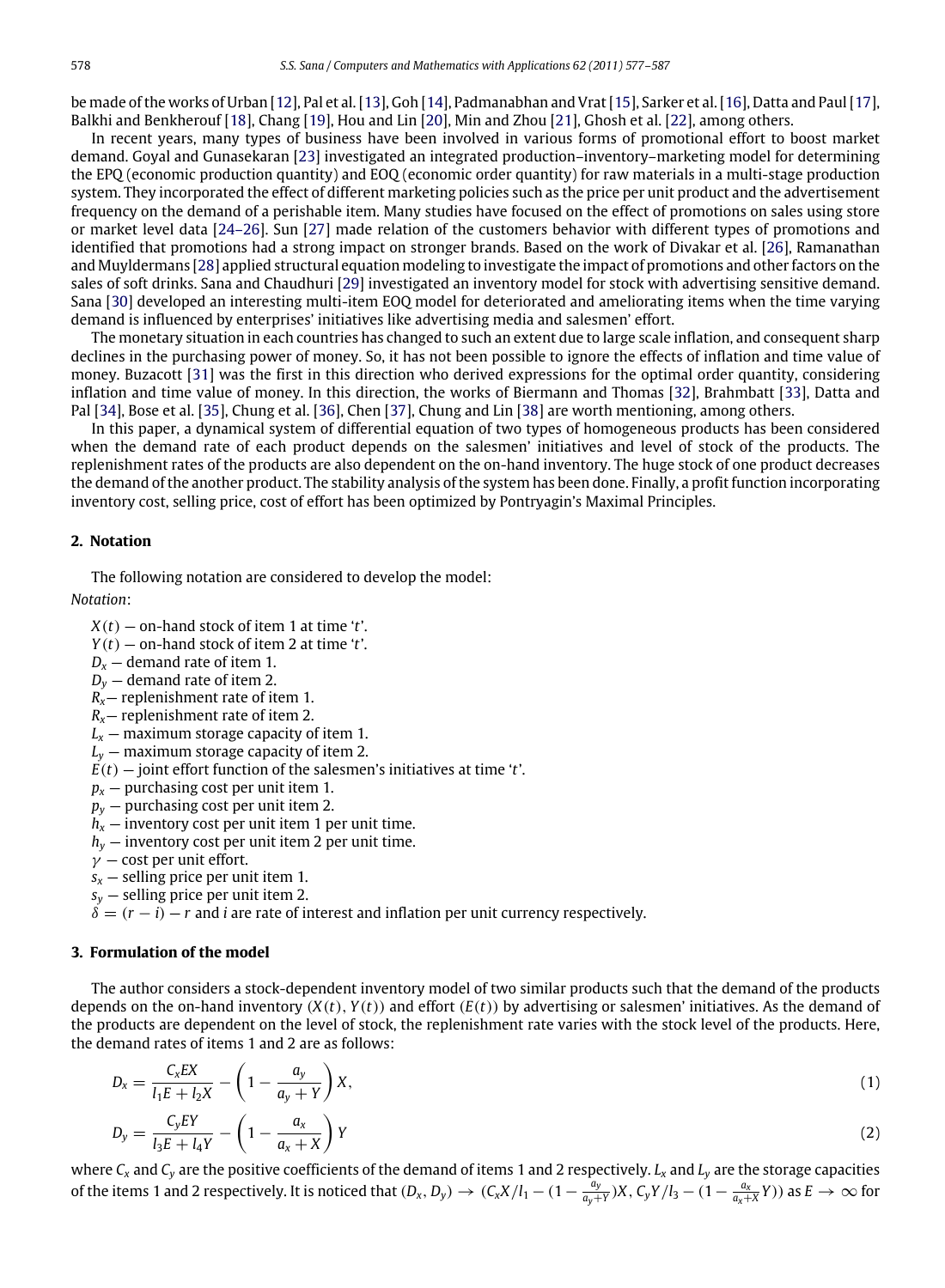fixed values of  $(X, Y)$ . The parameters  $(l_1, l_3)$  are proportional to the ratios of the stock level to the demand rates at higher level of effort and the parameters  $(l_2, l_4)$  are proportional to the ratios of the effort level to the demand rates at higher stock levels. The replenishment rates of items 1 and 2 are dependent on the level of on-hand inventory (*X*(*t*), *Y*(*t*)) at time *t* those are given below:

$$
R_x = r_x (1 - X/L_x) X,\tag{3}
$$

$$
R_y = r_y(1 - Y/L_y)Y\tag{4}
$$

where  $(r_x, r_y)$  are positive replenishment coefficients respectively. Then, the governing differential equations are as follows:

<span id="page-2-2"></span>
$$
\begin{pmatrix} \dot{x} \\ \dot{y} \end{pmatrix} = \begin{pmatrix} r_x(1 - X/L_x)X - \frac{C_xEX}{l_1E + l_2X} + \left(1 - \frac{a_y}{a_y + Y}\right)X \\ r_y(1 - Y/L_y)Y - \frac{C_yEY}{l_3E + l_4Y} + \left(1 - \frac{a_x}{a_x + X}\right)Y \end{pmatrix} = \begin{pmatrix} F_x(X, Y) \\ G_y(X, Y) \end{pmatrix}.
$$
\n(5)

For non-zero critical points  $(\bar{x}, \bar{y})$ , the following conditions are satisfied:

$$
r_x(1 - \bar{x}/L_x) = \frac{C_x E}{l_1 E + l_2 \bar{x}} - \left(1 - \frac{a_y}{a_y + \bar{y}}\right)
$$
(6)

$$
r_{y}(1 - \bar{y}/L_{y}) = \frac{C_{y}E}{l_{3}E + l_{4}\bar{y}} - \left(1 - \frac{a_{x}}{a_{x} + \bar{x}}\right)
$$
\n(7)

solving the Eqs. [\(6\)](#page-2-0) and [\(7\),](#page-2-1) we have got the critical points  $(\bar{x}, \bar{y})$  of the dynamical system. Now, differentiating  $F_x(X, Y)$  and  $G_y(X, Y)$  partially with respect to  $'X'$  and  $'Y'$ , we have

$$
\frac{\partial}{\partial X}(F_X(X, Y)) = r_X(1 - X/L_X) - \frac{C_x E}{l_1 E + l_2 X} + \left(1 - \frac{a_y}{a_y + Y}\right) + X\left[-\frac{r_X}{L_x} + \frac{C_x l_2 E}{(l_1 E + l_2 X)^2}\right],
$$
\n
$$
\frac{\partial}{\partial Y}(F_X(X, Y)) = X\left[\frac{a_y}{(a_y + Y)^2}\right],
$$
\n
$$
\frac{\partial}{\partial X}(G_y(X, Y)) = Y\left[\frac{a_x}{(a_x + X)^2}\right],
$$
\n
$$
\frac{\partial}{\partial Y}(G_y(X, Y)) = r_y(1 - Y/L_y) - \frac{C_y E}{l_3 E + l_4 Y} + \left(1 - \frac{a_x}{a_x + X}\right) + Y\left[-\frac{r_y}{L_y} + \frac{C_y l_4 E}{(l_3 E + l_4 Y)^2}\right].
$$

At the non-zero critical point  $(\bar{x}, \bar{y})$ , the above partial derivatives are as follows:

$$
\frac{\partial}{\partial X}(F_X(\bar{x}, \bar{y})) = \bar{x} \left[ -\frac{r_x}{L_x} + \frac{C_x l_2 E}{(l_1 E + l_2 \bar{x})^2} \right],
$$
  

$$
\frac{\partial}{\partial Y}(F_X(\bar{x}, \bar{Y})) = \bar{x} \left[ \frac{a_y}{(a_y + \bar{y})^2} \right],
$$
  

$$
\frac{\partial}{\partial X}(G_y(\bar{x}, \bar{y})) = \bar{y} \left[ \frac{a_x}{(a_x + \bar{x})^2} \right],
$$
  

$$
\frac{\partial}{\partial Y}(G_y(\bar{x}, \bar{y})) = \bar{y} \left[ -\frac{r_y}{L_y} + \frac{C_y l_4 E}{(l_3 E + l_4 \bar{y})^2} \right].
$$

#### *3.1. Boundedness of the system*

 ${\bf Lemma.}$  All solutions of the system of Eq. [\(5\)](#page-2-2) which start in  $R_2^+$  are uniformly bounded.

**Proof.** Let us consider the function

$$
U(X,Y) = X + \frac{1}{\ell}Y
$$
\n(8)

where  $\ell$  is a positive constant. The time derivative of Eq. [\(8\)](#page-2-3) is

$$
\dot{U} = \dot{X} + \frac{1}{\ell} \dot{Y}
$$
\n
$$
= X \left[ r_x \left( 1 - \frac{X}{L_x} \right) - \frac{C_x E}{l_1 E + l_2 X} + \left( 1 - \frac{a_y}{a_y + Y} \right) \right] + \frac{1}{\ell} Y \left[ r_y \left( 1 - \frac{Y}{L_y} \right) - \frac{C_y E}{l_3 E + l_4 Y} + \left( 1 - \frac{a_x}{a_x + X} \right) \right].
$$

<span id="page-2-3"></span><span id="page-2-1"></span><span id="page-2-0"></span>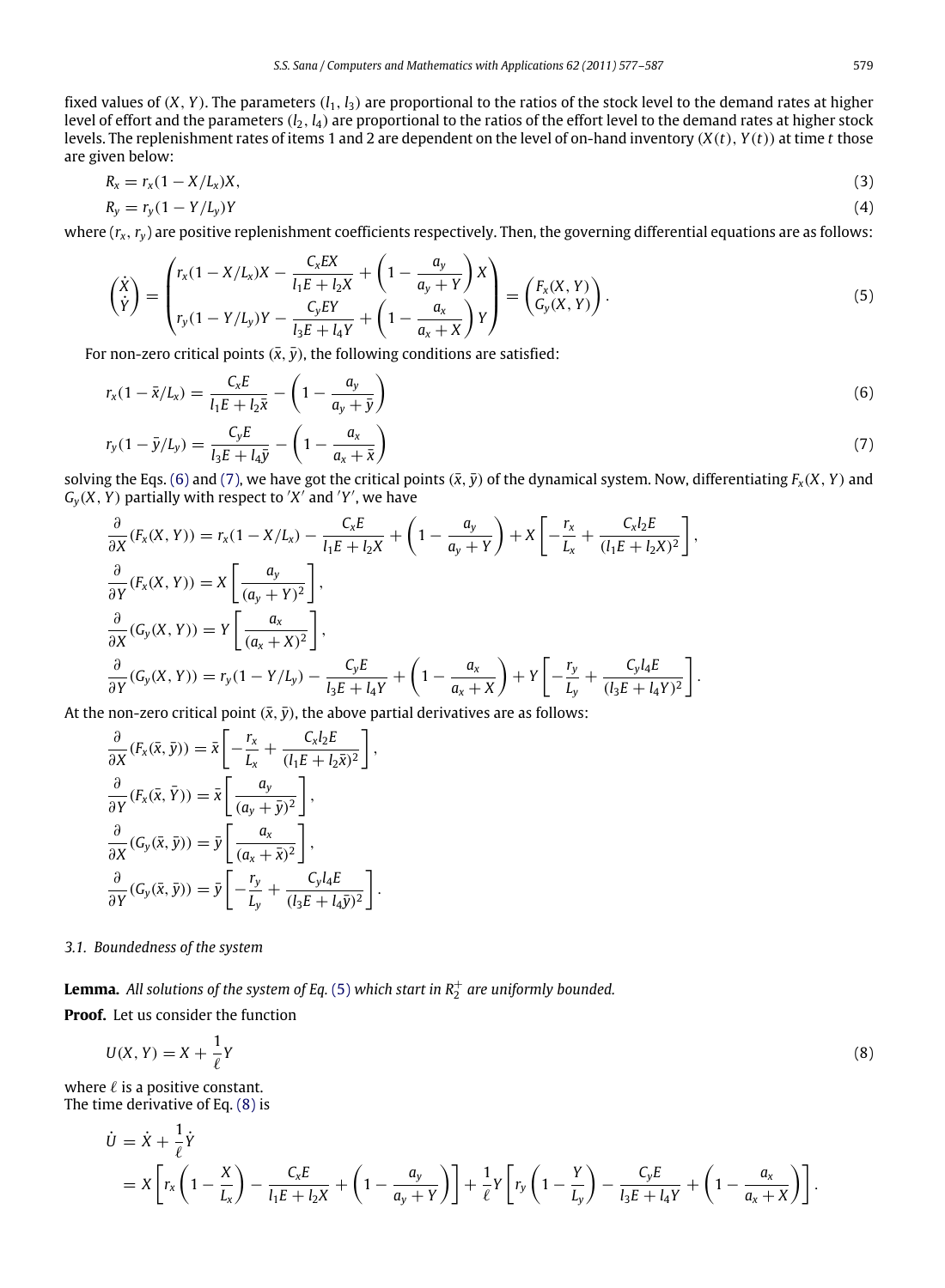For each  $s > 0$ , we obtain

$$
\dot{U} + sU = \dot{X} + \frac{1}{\ell} \dot{Y}
$$
\n
$$
= X \left[ r_x \left( 1 - \frac{X}{L_x} \right) - \frac{C_x E}{l_1 E + l_2 X} + \left( 1 - \frac{a_y}{a_y + Y} \right) \right]
$$
\n
$$
+ \frac{1}{\ell} Y \left[ r_y \left( 1 - \frac{Y}{L_y} \right) - \frac{C_y E}{l_3 E + l_4 Y} + \left( 1 - \frac{a_x}{a_x + X} \right) \right] + s \left( X + \frac{1}{\ell} Y \right)
$$
\n
$$
< X \left| \left[ r_x - \frac{C_x}{l_1} + 1 + s \right] \right| + \frac{1}{\ell} Y \left| \left[ r_y - \frac{C_y}{l_3} + 1 + s \right] \right|
$$
\n
$$
< L_x \left| \left[ r_x - \frac{C_x}{l_1} + 1 + s \right] \right| + \frac{1}{\ell} L_y \left| \left[ r_y - \frac{C_y}{l_3} + 1 + s \right] \right|.
$$

Therefore,

 $U + sU < K$ 

where  $K/2 = Max[L_x | {r_x - \frac{C_x}{l_1} + 1 + s} ], \frac{1}{\ell}L_y | {r_y - \frac{C_y}{l_3}}$  $\frac{\Delta y}{l_3} + 1 + s$ ||. Applying the theory of differential inequality, we have

$$
0 < U(X, Y) < (K/s)(1 - e^{-st}) + U(X(0), Y(0))e^{-st}.\tag{9}
$$

When  $t\to\infty$ , the above yields  $0 < U < K/s$ . Therefore, all the solution of Eq. [\(5\)](#page-2-2) that start in  $R_2^+$  confined to the region R where

$$
R = \{(X, Y)\in R_2^+ : U = (K/s) - \epsilon, \text{ for any } \epsilon > 0\}.
$$

Hence the proof.  $\square$ 

## *3.2. Local stability analysis*

<span id="page-3-0"></span>∂

We shall now investigate the local behavior of critical points of the dynamical system in Eq. [\(5\).](#page-2-2) The variational matrix of the system of Eq. [\(5\)](#page-2-2) is

$$
V(\bar{x}, \bar{y}) = \begin{pmatrix} \frac{\partial}{\partial X} (F_x(\bar{x}, \bar{y})) & \frac{\partial}{\partial Y} (F_x(\bar{x}, \bar{y})) \\ \frac{\partial}{\partial X} (G_y(\bar{x}, \bar{y})) & \frac{\partial}{\partial Y} (G_y(\bar{x}, \bar{y})) \end{pmatrix} . \tag{10}
$$

The characteristic equation of  $V(\bar{x}, \bar{y})$  is  $\lambda^2 - \lambda \psi_1(\bar{x}, \bar{y}) + \psi_2(\bar{x}, \bar{y}) = 0$ .

Now,  $(\bar{x}, \bar{y})$  to be a stable node if both the eigenvalues of the above is negative, i.e.,

$$
\psi_1(\bar{x}, \bar{y}) < 0 \quad \text{and} \quad \psi_2(\bar{x}, \bar{y}) > 0 \tag{11}
$$

are satisfied, where

$$
\psi_1(\bar{x}, \bar{y}) = \frac{\partial}{\partial X} (F_x(\bar{x}, \bar{y})) + \frac{\partial}{\partial Y} (G_y(\bar{x}, \bar{y}))
$$
  
=  $\bar{x} \left[ -\frac{r_x}{L_x} + \frac{C_x l_2 E}{(l_1 E + l_2 \bar{x})^2} \right] + \bar{y} \left[ -\frac{r_y}{L_y} + \frac{C_y l_4 E}{(l_3 E + l_4 \bar{y})^2} \right]$ 

and

$$
\psi_2(\bar{x}, \bar{y}) = \left[\frac{\partial}{\partial X}(F_x(\bar{x}, \bar{y}))\right] \left[\frac{\partial}{\partial Y}(G_y(\bar{x}, \bar{y}))\right] - \left[\frac{\partial}{\partial Y}(F_x(\bar{x}, \bar{y}))\right] \left[\frac{\partial}{\partial X}(G_y(\bar{x}, \bar{y}))\right]
$$

$$
= \left[\bar{x}\left\{-\frac{r_x}{L_x} + \frac{C_x l_2 E}{(l_1 E + l_2 \bar{x})^2}\right\}\right] \left[\bar{y}\left\{-\frac{r_y}{L_y} + \frac{C_y l_4 E}{(l_3 E + l_4 \bar{y})^2}\right\}\right] - \bar{x}\bar{y}\left[\frac{a_x}{(a_x + \bar{x})^2}\right] \left[\frac{a_y}{(a_y + \bar{y})^2}\right].
$$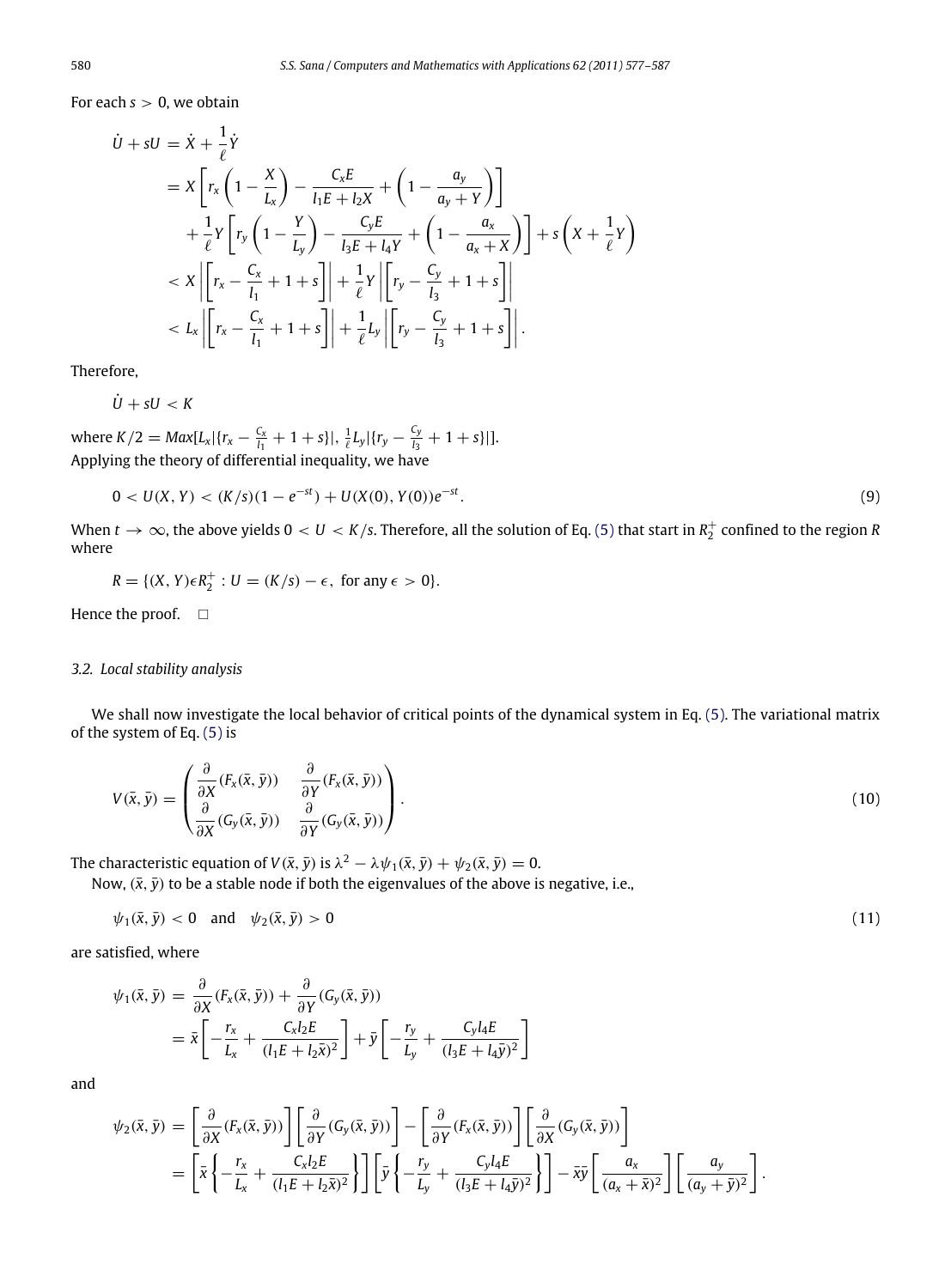## *3.3. Global stability analysis*

We shall study the global stability of the system of Eq. [\(5\)](#page-2-2) by considering a suitable Lyapunov function

$$
F(X, Y) = [(X - \bar{x}) - \bar{x}\ln(X/\bar{x})] + h[(Y - \bar{y}) - \bar{y}\ln(Y/\bar{y})]
$$

where *h* is a suitable constant to be determined later.  $F(\bar{x}, \bar{y})$  is zero at the equilibrium point  $(\bar{x}, \bar{y})$  and is positive for all other values of  $(X, Y) \in R_2^+$ . The time derivative of *F* along the trajectories of Eq. [\(5\)](#page-2-2) is

$$
\dot{F} = \left(\frac{X - \bar{x}}{X}\right) \dot{X} + h\left(\frac{Y - \bar{x}}{Y}\right) \dot{Y}
$$
\n
$$
= (X - \bar{x}) \left[ r_x (1 - X/L_x) - \frac{C_x E}{l_1 E + l_2 X} + \left(1 - \frac{a_y}{a_y + Y}\right) \right]
$$
\n
$$
+ h(Y - \bar{y}) \left[ r_y (1 - Y/L_y) - \frac{C_y E}{l_3 E + l_4 Y} + \left(1 - \frac{a_x}{a_x + X}\right) \right]
$$
\n
$$
= (X - \bar{x}) \left[ -r_x \left(\frac{X - \bar{x}}{L_x}\right) + C_x E \left\{ \frac{l_2 (X - \bar{x})}{(l_1 E + l_2 X)(l_1 E + l_2 \bar{x})} + \frac{a_y (Y - \bar{y})}{(a_y + Y)(a_y + \bar{y})} \right\} \right]
$$
\n
$$
+ h(Y - \bar{y}) \left[ -r_y \left(\frac{Y - \bar{y}}{L_y}\right) + C_y E \left\{ \frac{l_4 (Y - \bar{y})}{(l_3 E + l_4 Y)(l_3 E + l_4 \bar{y})} + \frac{a_x (X - \bar{x})}{(a_x + X)(a_x + \bar{x})} \right\} \right]
$$
\n
$$
= (X - \bar{x})^2 \left[ -\frac{r_x}{L_x} + \frac{C_x E l_2}{(l_1 E + l_2 X)(l_1 E + l_2 \bar{x})} \right] + (X - \bar{x})(Y - \bar{y}) \left[ \frac{a_y}{(a_y + Y)(a_y + \bar{y})} + \frac{ha_x}{(a_x + X)(a_x + \bar{x})} \right]
$$
\n
$$
+ (Y - \bar{y})^2 h \left[ -\frac{r_y}{L_y} + \frac{C_y E l_4}{(l_3 E + l_4 Y)(l_3 E + l_4 \bar{y})} \right]
$$
\n
$$
= [X - \bar{x}, Y - \bar{y}]^T P [X - \bar{x}, Y - \bar{y}]
$$

where

$$
P = \begin{pmatrix} a_{11} & a_{12} \\ a_{21} & a_{22} \end{pmatrix},
$$
  
\n
$$
a_{11} = \begin{bmatrix} -\frac{r_x}{L_x} + \frac{C_x E l_2}{(l_1 E + l_2 X)(l_1 E + l_2 \bar{x})} \end{bmatrix},
$$
  
\n
$$
a_{12} = \frac{1}{2} \left[ \left\{ \frac{a_y}{(a_y + Y)(a_y + \bar{y})} \right\} + h \left\{ \frac{a_x}{(a_x + X)(a_x + \bar{x})} \right\} \right] = a_{21},
$$
  
\n
$$
a_{22} = \begin{bmatrix} -\frac{r_y}{L_y} + \frac{C_y E l_4}{(l_3 E + l_4 Y)(l_3 E + l_4 \bar{y})} \end{bmatrix} h.
$$

The eigenvalues of the characteristic equation of the above matrix are both negative if  $a_{11}+a_{22}<$  0 and  $a_{11}a_{22}-(a_{12})^2>0$ are satisfied. Therefore, the interior equilibrium point  $(\bar{x}, \bar{y})$  is globally asymptotically stable if the above inequalities hold simultaneously.

## *3.4. Optimal goal of the policy*

The net profit of the project, including inflation and time value of money, is

$$
J = \int_0^\infty \pi(X, Y, E)e^{-\delta t}dt
$$
\n(12)

where

$$
\pi(X, Y, E) = (s_x - p_x) \left\{ \frac{C_x EX}{l_1 E + l_2 X} - \left( 1 - \frac{a_y}{a_y + Y} \right) X \right\} + (s_y - p_y) \left\{ \frac{C_y EY}{l_3 E + l_4 Y} - \left( 1 - \frac{a_x}{a_x + X} \right) Y \right\} \n- h_x X - h_y Y - \gamma E,
$$
\n
$$
\frac{\partial \pi}{\partial X} = (s_x - p_x) \left\{ \frac{C_x l_1 E^2}{(l_1 E + l_2 X)^2} - \left( 1 - \frac{a_y}{a_y + Y} \right) \right\} - (s_y - p_y) \left\{ \frac{a_x Y}{(a_x + X)^2} \right\} - h_x,
$$
\n
$$
\frac{\partial \pi}{\partial Y} = (s_y - p_y) \left\{ \frac{C_y l_3 E^2}{(l_3 E + l_4 Y)^2} - \left( 1 - \frac{a_x}{a_x + X} \right) \right\} - (s_x - p_x) \left\{ \frac{a_y X}{(a_y + Y)^2} \right\} - h_y,
$$
\n
$$
\frac{\partial \pi}{\partial E} = (s_x - p_x) \frac{C_x l_2 X^2}{(l_1 E + l_2 X)^2} + (s_y - p_y) \frac{C_y l_4 Y^2}{(l_3 E + l_4 Y)^2} - \gamma.
$$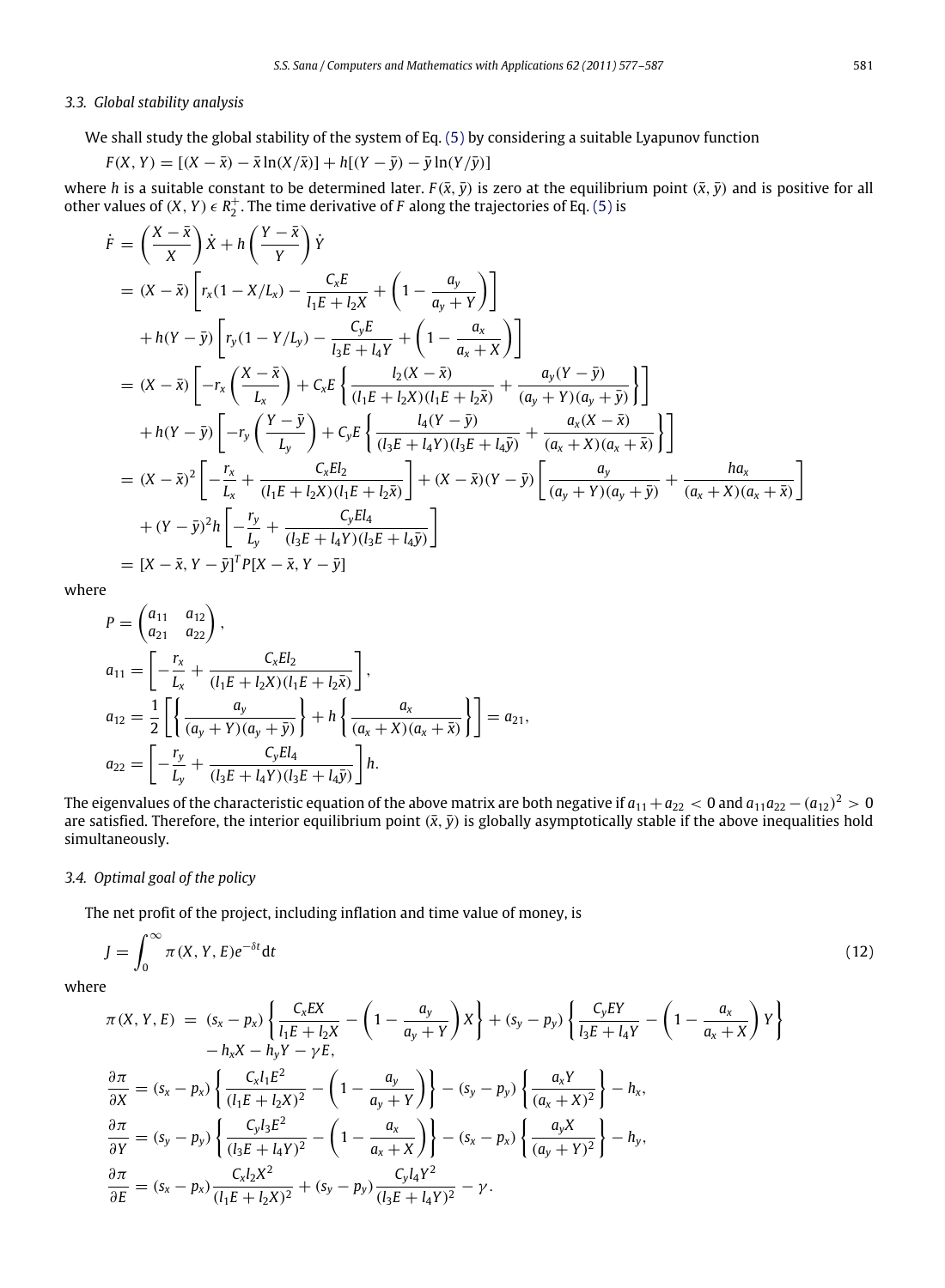Now our objective is to maximize *J* subject to the state of Eq.[\(5\),](#page-2-2) using Pontryagin's Maximum Principles. The control variable *E*(*t*) is subject to the constraint  $0 \le E(t) \le E_{max}$ ,  $E_{max}$  is a feasible upper limit for the harvesting effort. The Hamiltonian of the problem is

$$
H = \pi(X, Y, E)e^{-\delta t} + \lambda_1(t)F_x(X, Y, E) + \lambda_2(t)G_y(X, Y, E)
$$
\n(13)

where  $\lambda_1(t)$  and  $\lambda_2(t)$  are adjoint variables. The optimal control  $E(t)$  which maximizes *H*, must satisfy the following conditions:

$$
\frac{\partial H}{\partial E} = 0
$$
  

$$
-\frac{d\lambda_1}{dt} = \frac{\partial H}{\partial X}
$$
  

$$
-\frac{d\lambda_2}{dt} = \frac{\partial H}{\partial Y}.
$$

∂*H*

Now,  $\partial H / \partial E = 0$  at  $(\bar{x}, \bar{y}, \bar{E})$  gives us

$$
\left[ (s_x - p_x) \frac{C_x l_2 X^2}{(l_1 E + l_2 X)^2} + (s_y - p_y) \frac{C_y l_4 Y^2}{(l_3 E + l_4 Y)^2} - \gamma \right] e^{-\delta t} - \lambda_1(t) \frac{C_x l_2 \bar{x}^2}{(l_1 \bar{E} + l_2 \bar{x})^2} - \lambda_2(t) \frac{C_y l_4 \bar{y}^2}{(l_3 \bar{E} + l_4 \bar{y})^2} = 0. \tag{14}
$$

Now,  $-\frac{d\lambda_1}{dt} = \frac{\partial H}{\partial x}$  at  $(\bar{x}, \bar{y}, \bar{E})$  gives us

$$
-\frac{d\lambda_1}{dt} = \left[\frac{\partial \pi}{\partial X}\right]_{(\bar{x},\bar{y},\bar{E})} e^{-\delta t} + \lambda_1 \left[\frac{\partial F_x}{\partial X}\right]_{(\bar{x},\bar{y},\bar{E})} + \lambda_2 \left[\frac{\partial G_y}{\partial X}\right]_{(\bar{x},\bar{y},\bar{E})}.
$$
(15)

Similarly,

$$
-\frac{d\lambda_2}{dt} = \left[\frac{\partial \pi}{\partial Y}\right]_{(\bar{x}, \bar{y}, \bar{E})} e^{-\delta t} + \lambda_1 \left[\frac{\partial F_x}{\partial Y}\right]_{(\bar{x}, \bar{y}, \bar{E})} + \lambda_2 \left[\frac{\partial G_y}{\partial Y}\right]_{(\bar{x}, \bar{y}, \bar{E})}.
$$
(16)

From Eq. [\(15\),](#page-5-0) we have

$$
\lambda_2 = -\left[\frac{d\lambda_1}{dt} + \left(\frac{\partial \pi}{\partial X}\right)e^{-\delta t} + \lambda_1 \frac{\partial F_x}{\partial X}\right] / \left[\frac{\partial G_y}{\partial X}\right].
$$
\n(17)

Substituting the above in Eq. [\(16\),](#page-5-1) we have

$$
\frac{d^2\lambda_1}{dt^2} + \frac{d\lambda_1}{dt} \left[ \left( \frac{\partial G_1}{\partial X} \right) + \left( \frac{\partial G_y}{\partial Y} \right) \right] + \lambda_1 \left[ \left( \frac{\partial F_x}{\partial X} \right) \left( \frac{\partial G_y}{\partial Y} \right) - \left( \frac{\partial F_x}{\partial Y} \right) \left( \frac{\partial G_y}{\partial X} \right) \right]
$$
\n
$$
= \left( \delta \left( \frac{\partial \pi}{\partial X} \right) + \left( \frac{\partial G_y}{\partial X} \right) \left( \frac{\partial \pi}{\partial Y} \right) - \left( \frac{\partial G_y}{\partial Y} \right) \left( \frac{\partial \pi}{\partial X} \right) \right) e^{-\delta t}
$$
\n
$$
= Q_1 e^{-\delta t}
$$
\ni.e., 
$$
\frac{d^2\lambda_1}{dt^2} + \psi_1 \frac{d\lambda_1}{dt} + \psi_2 \lambda_1 = Q_1 e^{-\delta t}
$$
\n
$$
Q_1 = \left[ \left( \delta \left( \frac{\partial \pi}{\partial X} \right) + \left( \frac{\partial G_y}{\partial X} \right) \left( \frac{\partial \pi}{\partial Y} \right) - \left( \frac{\partial G_y}{\partial Y} \right) \left( \frac{\partial \pi}{\partial X} \right) \right) \right]_{(\bar{x}, \bar{y}, \bar{E})}
$$
\n
$$
= \left[ \delta + \bar{y} \left\{ \frac{r_y}{L_y} - \frac{C_y l_4 \bar{E}}{(l_3 \bar{E} + l_4 \bar{y})^2} \right\} \right] \left[ (s_x - p_x) \left\{ \frac{C_x l_1 \bar{E}^2}{(l_1 \bar{E} + l_2 \bar{x})^2} - \left( 1 - \frac{a_y}{a_y + \bar{y}} \right) \right\} - (s_y - p_y) \frac{a_x \bar{y}}{(a_x + \bar{x})^2} - h_x \right]
$$
\n
$$
+ \frac{a_x \bar{y}}{(a_x + \bar{x})^2} \left[ - (s_x - p_x) \frac{a_y \bar{x}}{(a_y + \bar{y})^2} + (s_y - p_y) \left\{ \frac{C_y l_3 \bar{E}^2}{(l_3 \bar{E} + l
$$

and  $(\psi_1, \psi_2)$  are as before. The auxiliary equation of Eq. [\(18\)](#page-5-2) is

$$
\mu^2 + \psi_1 \mu + \psi_2 = 0. \tag{19}
$$

The roots ( $\mu_1$ ,  $\mu_2$ ) of Eq. [\(19\)](#page-5-3) are positive by virtue of Eq. [\(11\).](#page-3-0) Therefore, the solution of  $\lambda_1(t)$  is

.

$$
\lambda_1(t) = Ae^{\mu_1 t} + Be^{\mu_2 t} + \frac{Q_1}{\delta^2 - \psi_1 \delta + \psi_2} e^{-\delta t}
$$

<span id="page-5-4"></span><span id="page-5-3"></span><span id="page-5-2"></span><span id="page-5-1"></span><span id="page-5-0"></span>
$$
^{(19)}
$$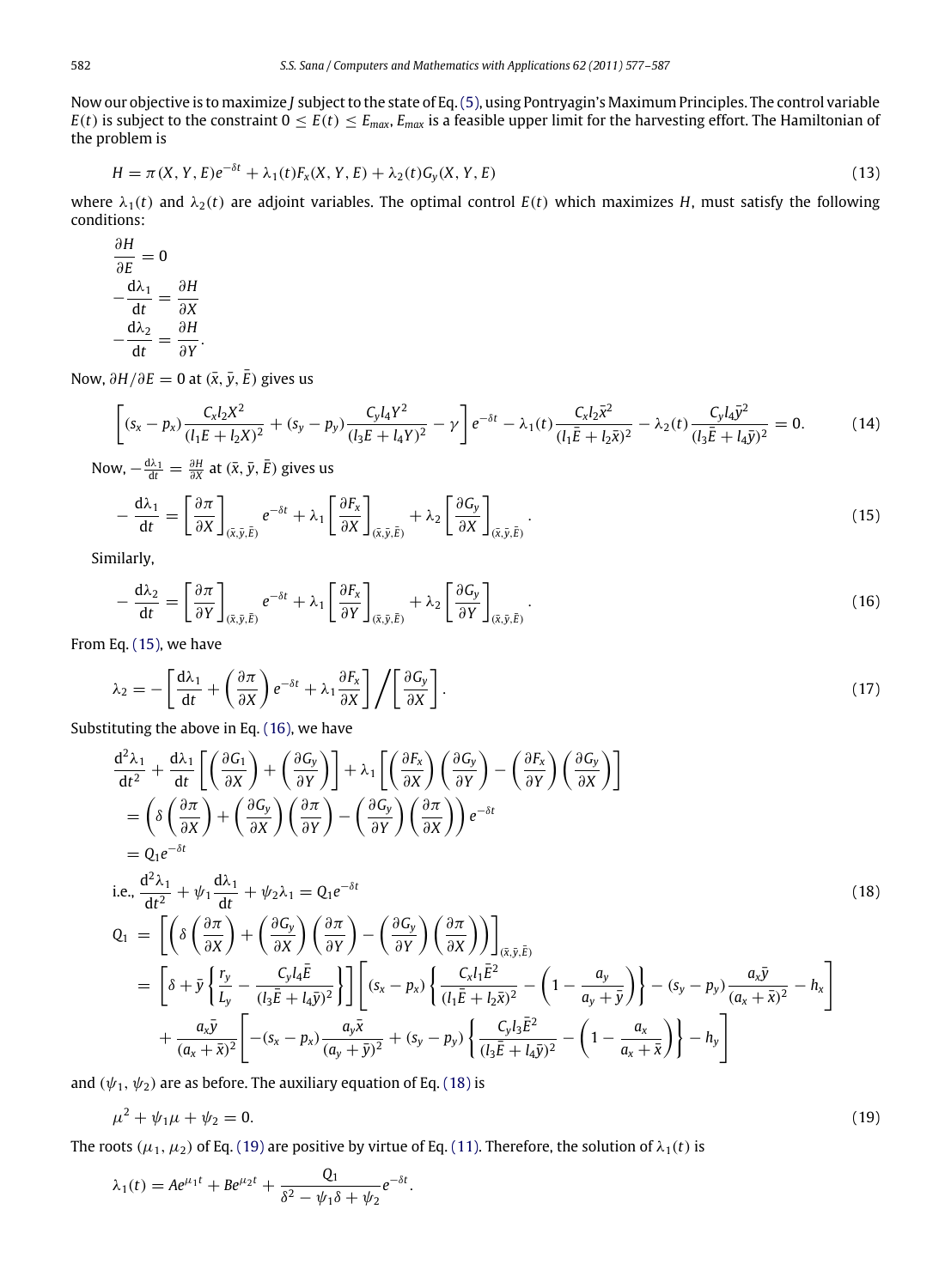<span id="page-6-0"></span>

**Fig. 1.** Phase portrait of item  $1(x)$  and item  $2(y)$ .

<span id="page-6-1"></span>

**Fig. 2.** Global attractor of example 1.

The shadow price  $\lambda_1(t)e^{\delta t}$  remains bounded as  $t\to\infty$  if and only if  $A=0=B$  and then

$$
\lambda_1(t) = \frac{Q_1}{\delta^2 - \psi_1 \delta + \psi_2} e^{-\delta t}.\tag{20}
$$

Similarly, we have

$$
\lambda_2(t) = \frac{Q_2}{\delta^2 - \psi_1 \delta + \psi_2} e^{-\delta t} \tag{21}
$$

where

$$
Q_2 = \left[ \left( \delta \left( \frac{\partial \pi}{\partial Y} \right) + \left( \frac{\partial F_x}{\partial Y} \right) \left( \frac{\partial \pi}{\partial X} \right) - \left( \frac{\partial F_x}{\partial X} \right) \left( \frac{\partial \pi}{\partial Y} \right) \right) \right]_{(\bar{x}, \bar{y}, \bar{E})}
$$
  
= 
$$
\left[ \delta + \bar{x} \left\{ \frac{r_x}{L_x} - \frac{C_x l_2 \bar{E}}{(l_1 \bar{E} + l_2 \bar{x})^2} \right\} \right] \left[ (s_y - p_y) \left\{ \frac{C_y l_3 \bar{E}^2}{(l_3 \bar{E} + l_2 \bar{y})^2} - \left( 1 - \frac{a_x}{a_x + \bar{x}} \right) \right\} - (s_x - p_x) \frac{a_y \bar{x}}{(a_y + \bar{y})^2} - h_y \right]
$$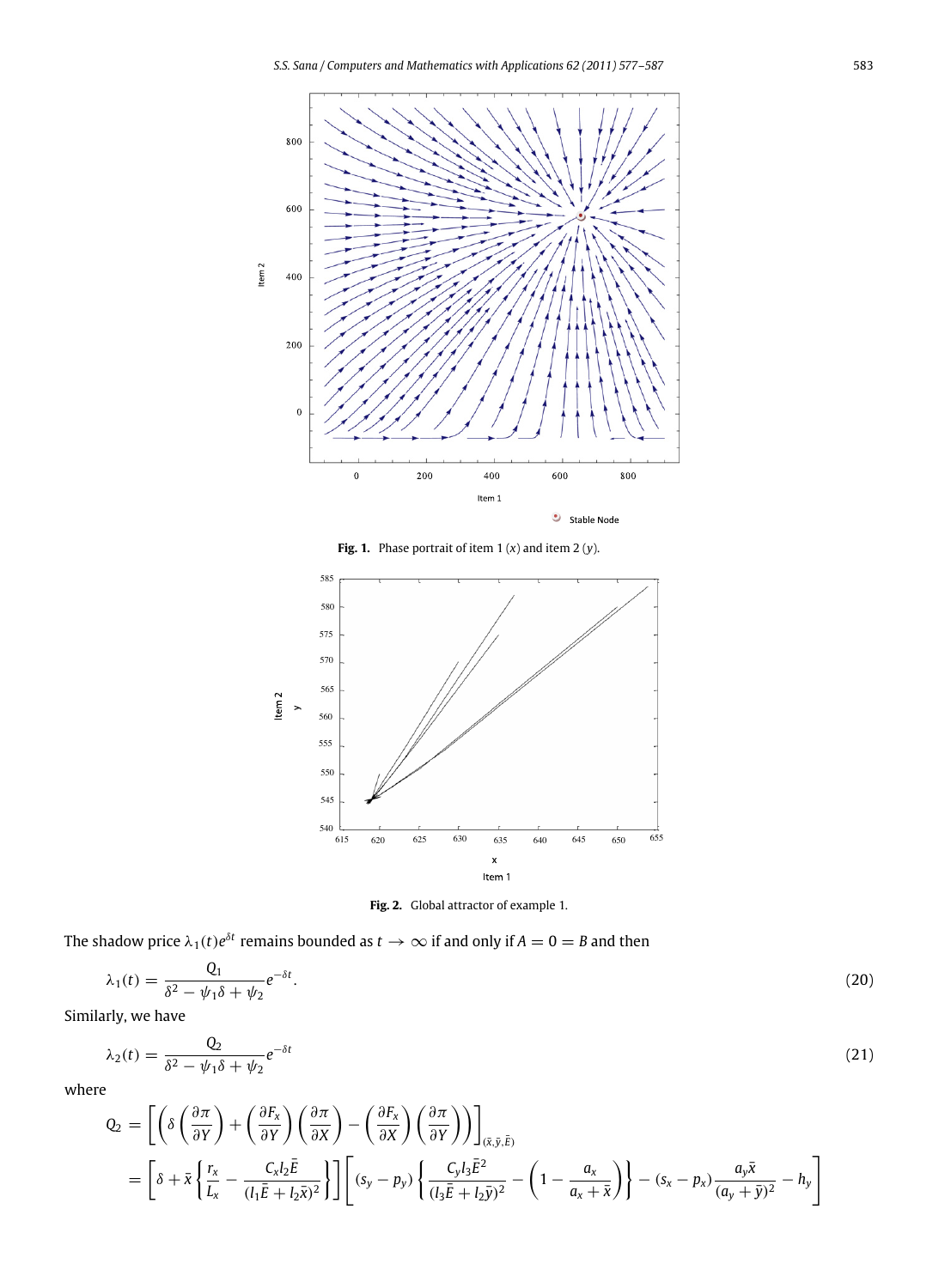$$
+\frac{a_y\bar{x}}{(a_y+\bar{y})^2}\Bigg[-(s_y-p_y)\frac{a_x\bar{y}}{(a_x+\bar{x})^2}+(s_x-p_x)\left\{\frac{C_xl_1\bar{E}^2}{(l_1\bar{E}+l_2\bar{x})^2}-\left(1-\frac{a_y}{a_y+\bar{y}}\right)\right\}-h_x\Bigg].
$$

Substituting  $\lambda_1(t)$  and  $\lambda_2(t)$  in Eq. [\(14\),](#page-5-4) we have

$$
\begin{aligned}\n&\left[ (s_x - p_x) \frac{C_x l_2 \bar{x}^2}{(l_1 \bar{E} + l_2 \bar{x})^2} + (s_y - p_y) \frac{C_y l_4 \bar{y}^2}{(l_3 \bar{E} + l_4 \bar{y})^2} - \gamma \right] \\
&= \left[ \frac{Q_1}{\delta^2 - \psi_1 \delta + \psi_2} \right] \frac{C_x l_2 \bar{x}^2}{(l_1 \bar{E} + l_2 \bar{x})^2} + \left[ \frac{Q_2}{\delta^2 - \psi_1 \delta + \psi_2} \right] \frac{C_y l_4 \bar{y}^2}{(l_3 \bar{E} + l_4 \bar{y})^2}.\n\end{aligned} \tag{22}
$$

<span id="page-7-1"></span>Now, solving Eqs. [\(6\),](#page-2-0) [\(7\)](#page-2-1) and [\(22\),](#page-7-0) we have the optimal equilibrium solution  $(\bar{x}, \bar{y}, \bar{E})$ . Let us consider a numerical example as follows:

<span id="page-7-0"></span>

Fig. 3. On-hand inventory of item 1 versus time.







**Fig. 5.** Replenishment rate of item 1 versus time.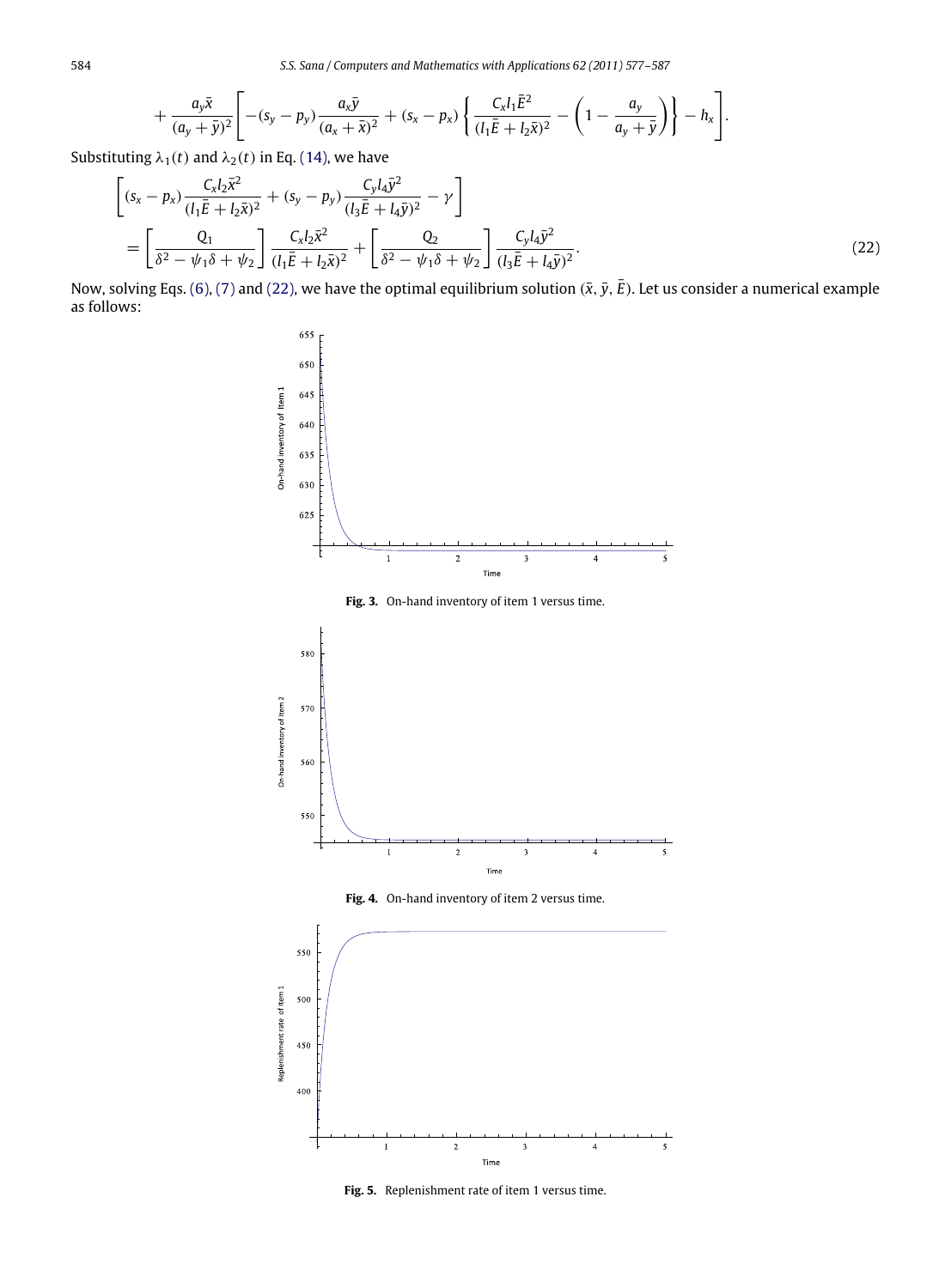





**Fig. 8.** Demand rate of item 2 versus time.

**Example 1.** The values of the parameters are considered in appropriate units as follows:  $s_x = $50$ ,  $p_x = $25$ ,  $s_y = $60$ ,  $p_y =$  \$30,  $h_x =$  \$0.5,  $h_y =$  \$0.5,  $r_x =$  8,  $r_y =$  8,  $C_x =$  \$0.8,  $C_y =$  \$0.6,  $L_x =$  700 units,  $L_y =$  600 units,  $\gamma =$  \$100,  $a_x = 2000$ ,  $a_y = 2500$ ,  $l_1 = 0.3$ ,  $l_2 = 0.2$ ,  $l_3 = 0.2$ ,  $l_4 = 0.3$ ,  $r = 16$ %,  $i = 11$ %,  $\delta = 0.05$ . Then the optimal solution is ( $\bar{x}$  = 653.84,  $\bar{y}$  = 583.66,  $\bar{E}$  = 160.26). This solution is a stable node (see [Fig. 1\)](#page-6-0) because the eigenvalues are negative (−7.44691, −6.89116). This is locally as well as globally stable (see [Fig. 2\)](#page-6-1). The on-hand inventories, replenishment rates and demand rates of items 1 and 2 are showed in [Figs. 3–8](#page-7-1) as follows.

#### **4. Conclusion**

The salesmen' effort (advertising, promotional effort, etc.) plays an important role to boost sale the items that results in more profit in oligopolistic marketing management. Determination of demands and costs due to salesmen' effort is quite difficult. The author has formulated the new demand functions which are increasing function of common effort (*E*) and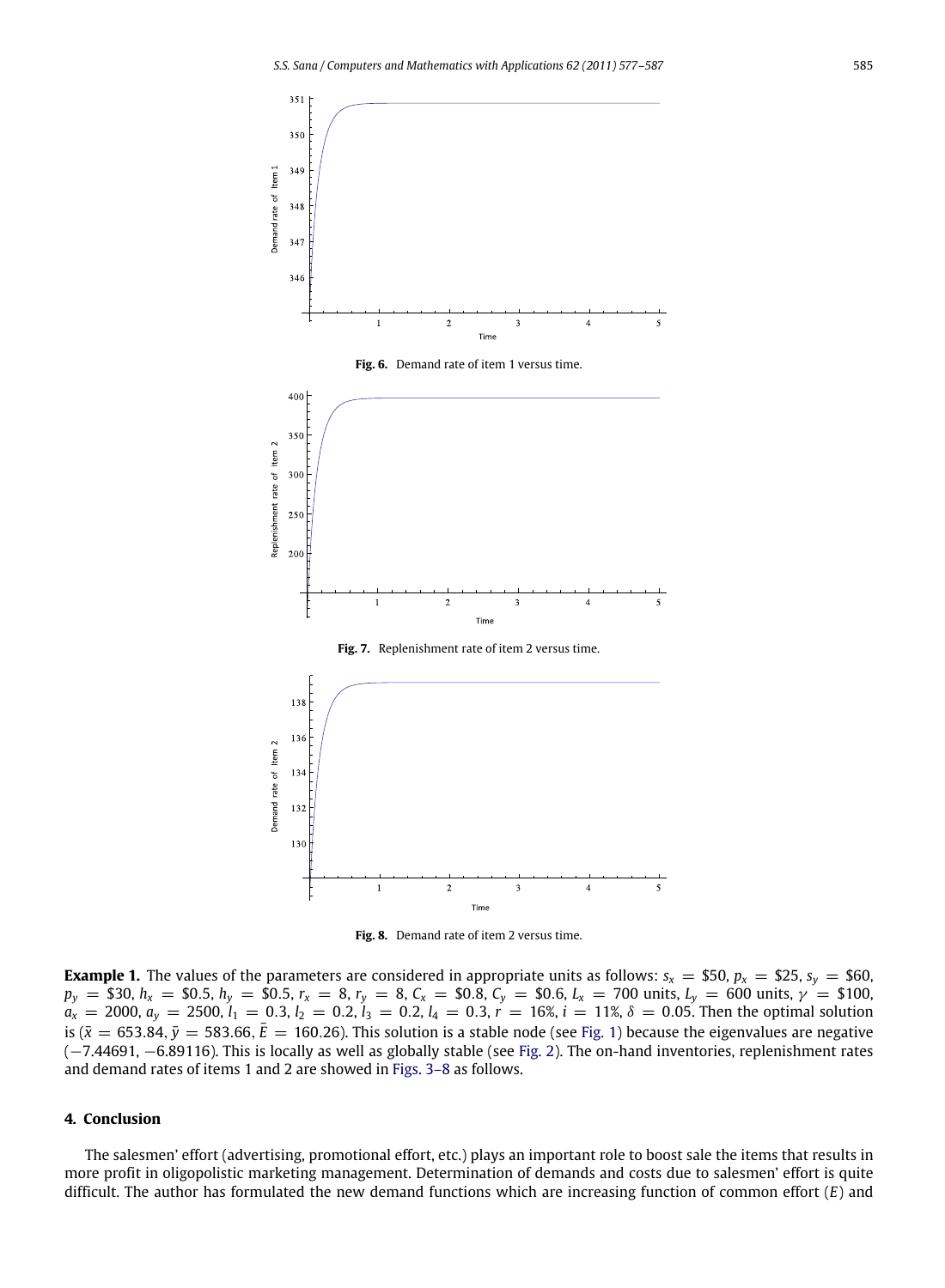level of stock displayed of the same product. But, the stock displayed of one product decreases the demand of other product those stock level are smaller than the other. Frankly speaking, not all customers are attracted or motivated to purchase goods by the huge stock. Some of the customers purchase goods because of its goodwill, good quality or facilities, and brand images of the product. The replenishment rates of each item depend on the on-hand inventory level of the concerned item. It is also considered the effect of inflation and time value of money on the profit function. The approach in this paper is to concentrate on investment for the purpose of salesmen' initiatives and replenishment rates of the homogeneous products which maximize the profit. The model provides a major new contribution – the effect of salesmen' effort and level of stocks of homogeneous products on demand in a dynamical system – to operations in management practice.

#### **Acknowledgements**

The author expresses his gratitude to the editor and referees for useful comments that were very helpful in improving the presentation of the article.

## **References**

- <span id="page-9-0"></span>[1] R.I. Levin, C.P. McLaughlin, R.P. Lamone, J.F. Kottas, Productions Operations Management: Contemporary Policy for Managing Operating Systems, McGraw-Hill, New York, 1972, p. 373.
- <span id="page-9-1"></span>[2] E.A. Silver, R. Peterson, Decision Systems for Inventory Management and Production Planning, 3rd ed., Wiley, New York, 1998.
- <span id="page-9-2"></span>[3] R.C. Baker, T.L. Urban, Single-period inventory dependent demand models, Omega 16 (1988) 605–615.
- <span id="page-9-3"></span>[4] T.K. Datta, A.K. Pal, Deterministic inventory systems for deteriorating items with inventory level dependent demand rate and shortages, Opsearch 27 (1990) 213–224.
- <span id="page-9-4"></span>[5] Y.W. Zhou, J. Min, S.K. Goyal, Supply chain coordination under an inventory-level-dependent demand rate, International Journal of Production Economics 113 (2008) 518–527.
- <span id="page-9-5"></span>[6] H. Soni, N.H. Shah, Optimal ordering policy for stock-dependent demand under progressive payment scheme, European Journal of Operational Research 184 (2008) 91–100.
- <span id="page-9-6"></span>[7] S.K. Goyal, C.T. Chang, Optimal ordering and transfer policy for an inventory with stock dependent demand, European Journal of Operational Research 196 (2009) 177–185.
- <span id="page-9-7"></span>[8] T.P. Hsieh, C.Y. Dye, L.Y. Ouyang, Optimal lot size for an item with partial backlogging rate when demand is stimulated by inventory above a certain stock level, Mathematical and Computer Modelling 51 (2010) 13–32.
- <span id="page-9-8"></span>[9] T.P. Hsieh, C.Y. Dye, Optimal replenishment policy for perishable items with stock-dependent selling rate and capacity constraint, Computers & Industrial Engineering 59 (2010) 251–258. [10] J. Min, Y.W. Zhou, J. Zhao, An inventory model for deteriorating items under stock-dependent demand and two-level trade credit, Applied
- <span id="page-9-9"></span>Mathematical Modelling 34 (2010) 3273–3285.
- <span id="page-9-10"></span>[11] M.S. Sajadieh, A. Thorstenson, M.R.K. Jokar, An integrated vendor–buyer model with stock-dependent demand, Transportation Research Part E 46 (2010) 963–974.
- <span id="page-9-11"></span>[12] T.L. Urban, An inventory model with an inventory-level-dependent demand rate and relaxed terminal conditions, Journal of the Operational Research Society 43 (1992) 721–724.
- <span id="page-9-12"></span>[13] S. Pal, A. Goswami, K.S. Chaudhuri, A deterministic inventory model for deteriorating items with stock-dependent demand rate, International Journal of Production Economics 32 (1993) 291–299.
- <span id="page-9-13"></span>[14] M. Goh, EOQ models with general demand and holding cost functions, European Journal of Operational Research 73 (1994) 50–54.
- <span id="page-9-14"></span>[15] G. Padmanabhan, P. Vrat, EOQ models for perishable items under stock dependent selling rate, European Journal of Operational Research 86 (1995) 281–292.
- <span id="page-9-15"></span>[16] B.R. Sarker, S. Mukherjee, C.V. Balan, An order-level lot size inventory model with inventory level dependent demand and deterioration, International Journal of Production Economics 48 (1997) 227–236.
- <span id="page-9-16"></span>[17] T.K. Datta, K. Paul, An inventory system with stock-dependent, price-sensitive demand rate, Production Planning & Control 12 (2001) 13–20.
- <span id="page-9-17"></span>[18] Z.T. Balkhi, L. Benkherouf, On an inventory model for deteriorating items with stock dependent and time-varying demand, Computers and Operations Research 31 (2004) 223–240.
- <span id="page-9-18"></span>[19] C.T. Chang, Inventory models with stock-dependent demand and nonlinear holding costs for deteriorating items, Asia-Pacific Journal of Operational Research 21 (2004) 435–446.
- <span id="page-9-19"></span>[20] K.L. Hou, L.C. Lin, An EOQ model for deteriorating items with price-and stock-dependent selling rate under inflation and time value of money, International Journal of Systems Science 37 (2006) 1131–1139.
- <span id="page-9-20"></span>[21] J. Min, Y.W. Zhou, A perishable inventory model under stock-dependent selling rate and shortage-dependent partial backlogging with capacity constraint, International Journal of Systems Science 40 (2009) 33–44.
- <span id="page-9-21"></span>[22] S.K. Ghosh, S. Khanra, K.S. Chaudhuri, Optimal price and lot size determination for a perishable product under conditions of finite production, partial backordering and lost sale, Applied Mathematics and Computation 217 (2011) 6047–6053.
- <span id="page-9-22"></span>[23] S.K. Goyal, A. Gunasekaran, An integrated production–inventory-marketing model for deteriorating items, Computers & Industrial Engineering 28 (1995) 755–762.
- <span id="page-9-23"></span>[24] J.P. Dube, Multiple discreteness and product differentiation: demand for carbonated soft drinks, Marketing Science 23 (2004) 66–81.
- [25] P.A. Naik, K. Raman, R.S. Winer, Planning marketing-mix strategies in the presence of interaction effects, Marketing Science 24 (2005) 25–34.
- <span id="page-9-25"></span>[26] S. Divakar, B.T. Ratchford, V. Shankar, CHAN4CAST: a multichannel, multi-region sales forecasting model and decision support system for consumer packaged goods, Marketing Science 24 (2005) 334–350.
- <span id="page-9-24"></span>[27] B. Sun, Promotion effect on endogenous consumption, Marketing Science 24 (2005) 430–443.
- <span id="page-9-26"></span>[28] U. Ramanathan, L. Muyldermans, Identifying demand factors for promotional planning and forecasting: a case of a soft drink company in the UK, International Journal of Production Economics 128 (2010) 538–545.
- <span id="page-9-27"></span>[29] S.S. Sana, K. Chaudhuri, An inventory model for stock with advertising sensitive demand, IMA J Management Mathematics 19 (2008) 51–62.
- <span id="page-9-28"></span>[30] S.S. Sana, Demand influenced by enterprises' initiatives — a multi-item EOQ model of deteriorating and ameliorating items, Mathematical and Computer Modelling 52 (2010) 284–302.
- <span id="page-9-29"></span>[31] J.A. Buzacott, Economic order quantity with inflation, Operations Research Quarterly 26 (1975) 553–558.
- <span id="page-9-30"></span>[32] H. Beirman, J. Thomas, Inventory decision under inflationary condition, Decision Science 8 (1977) 151–155.
- <span id="page-9-31"></span>[33] A. Brahmbatt, Economic order quantity under variable rate of inflation and mark-up prices, Productivity 23 (1982) 127–130.
- <span id="page-9-32"></span>[34] T.K. Datta, A.K. Pal, Effects of inflation and time-value of money on inventory model with linear time-dependent demand rate and shortages, European Journal of Operational Research 52 (1991) 1–8.
- <span id="page-9-33"></span>[35] S. Bose, A. Goswami, K.S. Chaudhuri, An EOQ model for deteriorating items with linear time-dependent demand rate and shortages under inflation and time discounting, Journal of the Operational Research Society 46 (1995) 771–782.